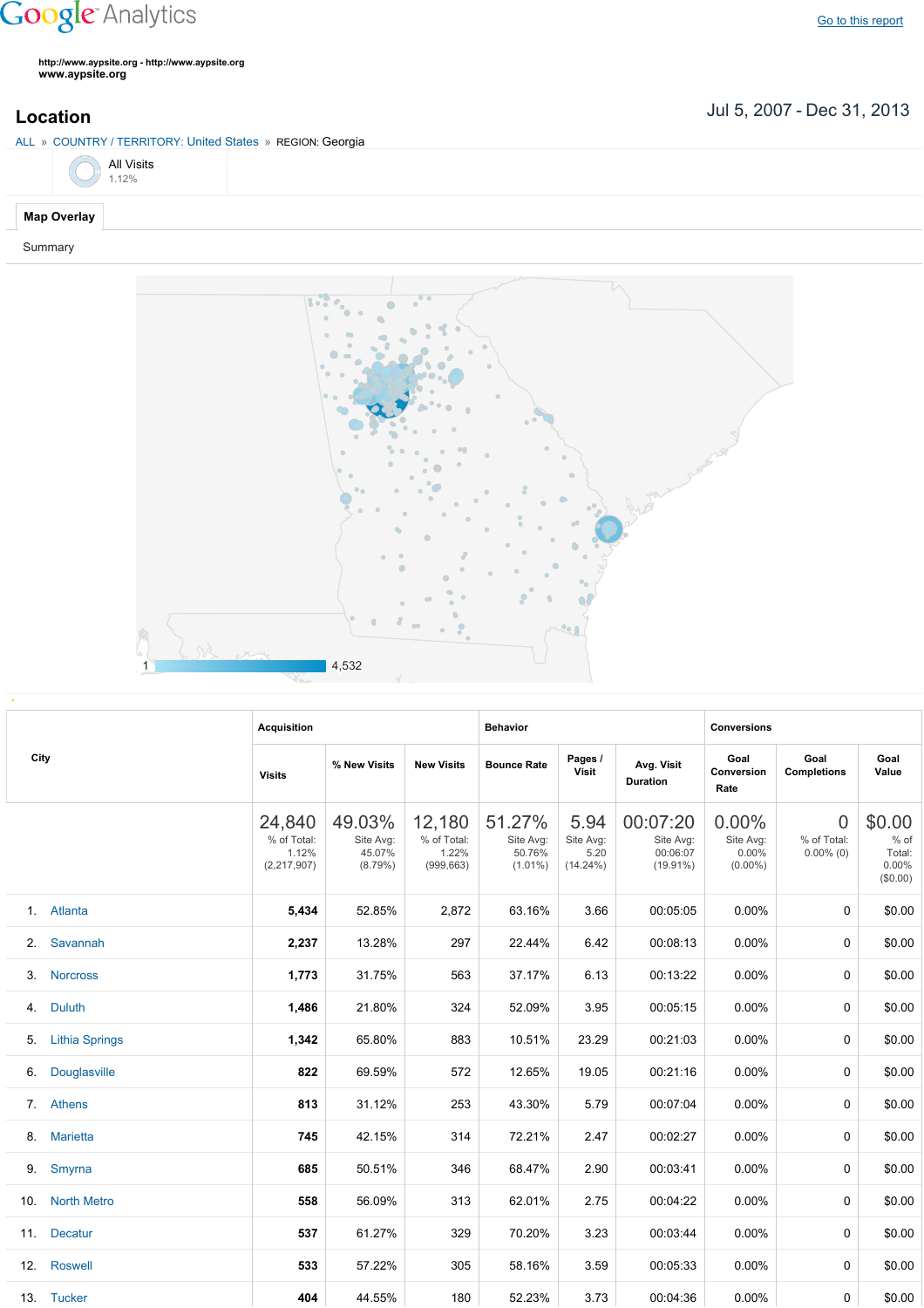|     | 14. Alpharetta             | 397 | 70.28% | 279 | 57.68% | 3.49  | 00:04:01 | 0.00%    | 0           | \$0.00 |
|-----|----------------------------|-----|--------|-----|--------|-------|----------|----------|-------------|--------|
|     | 15. Newnan                 | 361 | 22.71% | 82  | 53.74% | 4.31  | 00:05:18 | $0.00\%$ | 0           | \$0.00 |
|     | 16. Mableton               | 327 | 68.81% | 225 | 27.22% | 14.00 | 00:16:26 | 0.00%    | $\mathbf 0$ | \$0.00 |
|     | 17. Columbus               | 253 | 69.57% | 176 | 62.85% | 3.77  | 00:03:34 | 0.00%    | 0           | \$0.00 |
|     | 18. Scottdale              | 240 | 38.33% | 92  | 72.50% | 2.35  | 00:02:18 | 0.00%    | 0           | \$0.00 |
|     | 19. Peachtree City         | 222 | 50.45% | 112 | 33.78% | 7.00  | 00:05:48 | $0.00\%$ | 0           | \$0.00 |
|     | 20. Augusta                | 219 | 71.23% | 156 | 59.36% | 3.36  | 00:03:35 | $0.00\%$ | 0           | \$0.00 |
|     | 21. Woodstock              | 218 | 35.32% | 77  | 50.46% | 4.46  | 00:05:09 | $0.00\%$ | 0           | \$0.00 |
|     | 22. Suwanee                | 186 | 50.00% | 93  | 48.39% | 4.30  | 00:05:08 | $0.00\%$ | 0           | \$0.00 |
|     | 23. Cumming                | 180 | 79.44% | 143 | 61.11% | 2.83  | 00:03:38 | $0.00\%$ | 0           | \$0.00 |
|     | 24. Kennesaw               | 176 | 77.84% | 137 | 65.91% | 2.91  | 00:04:04 | $0.00\%$ | 0           | \$0.00 |
|     | 25. Lawrenceville          | 170 | 79.41% | 135 | 71.76% | 2.48  | 00:02:22 | 0.00%    | $\mathbf 0$ | \$0.00 |
|     | 26. Lilburn                | 168 | 74.40% | 125 | 55.95% | 4.19  | 00:06:58 | $0.00\%$ | 0           | \$0.00 |
|     | 27. Clarkston              | 159 | 16.98% | 27  | 80.50% | 2.16  | 00:01:24 | 0.00%    | $\mathbf 0$ | \$0.00 |
| 28. | <b>Johns Creek</b>         | 152 | 36.18% | 55  | 21.05% | 4.61  | 00:07:08 | 0.00%    | 0           | \$0.00 |
|     | 29. Flowery Branch         | 147 | 8.16%  | 12  | 49.66% | 5.03  | 00:06:08 | 0.00%    | $\mathbf 0$ | \$0.00 |
|     | 30. Rome                   | 141 | 47.52% | 67  | 71.63% | 2.99  | 00:04:00 | 0.00%    | 0           | \$0.00 |
|     | 31. Warner Robins          | 138 | 80.43% | 111 | 73.91% | 2.34  | 00:02:15 | 0.00%    | 0           | \$0.00 |
|     | 32. Carrollton             | 130 | 23.08% | 30  | 41.54% | 3.83  | 00:10:45 | 0.00%    | 0           | \$0.00 |
|     | 33. Macon                  | 122 | 91.80% | 112 | 77.87% | 1.57  | 00:01:08 | $0.00\%$ | 0           | \$0.00 |
|     | 34. Gainesville            | 117 | 39.32% | 46  | 58.97% | 3.21  | 00:04:00 | $0.00\%$ | 0           | \$0.00 |
| 35. | Stockbridge                | 108 | 55.56% | 60  | 62.04% | 2.78  | 00:03:08 | $0.00\%$ | 0           | \$0.00 |
| 36. | <b>Forest Park</b>         | 101 | 68.32% | 69  | 51.49% | 7.46  | 00:09:52 | $0.00\%$ | 0           | \$0.00 |
|     | 37. Jefferson              | 96  | 55.21% | 53  | 59.38% | 3.67  | 00:03:50 | $0.00\%$ | 0           | \$0.00 |
|     | 38. Blue Ridge             | 95  | 54.74% | 52  | 51.58% | 3.76  | 00:03:50 | 0.00%    | 0           | \$0.00 |
|     | 39. Canton                 | 81  | 74.07% | 60  | 67.90% | 2.46  | 00:01:58 | 0.00%    | 0           | \$0.00 |
|     | 40. Albany                 | 75  | 92.00% | 69  | 80.00% | 2.24  | 00:01:36 | $0.00\%$ | $\mathbf 0$ | \$0.00 |
|     | 41. Snellville             | 73  | 75.34% | 55  | 79.45% | 1.82  | 00:01:00 | $0.00\%$ | 0           | \$0.00 |
|     | 42. Valdosta               | 70  | 82.86% | 58  | 82.86% | 2.10  | 00:01:13 | 0.00%    | $\mathbf 0$ | \$0.00 |
| 43. | Jasper                     | 64  | 14.06% | 9   | 21.88% | 7.14  | 00:10:42 | 0.00%    | 0           | \$0.00 |
| 44. | <b>Stone Mountain</b>      | 64  | 51.56% | 33  | 78.12% | 1.66  | 00:01:09 | 0.00%    | 0           | \$0.00 |
|     | 45. Evans                  | 62  | 82.26% | 51  | 74.19% | 2.11  | 00:01:21 | 0.00%    | 0           | \$0.00 |
|     | 46. Sandy Springs          | 61  | 24.59% | 15  | 72.13% | 1.80  | 00:03:18 | 0.00%    | 0           | \$0.00 |
|     | 47. McDonough              | 59  | 77.97% | 46  | 69.49% | 1.76  | 00:00:53 | $0.00\%$ | 0           | \$0.00 |
| 48. | <b>Saint Simons Island</b> | 59  | 38.98% | 23  | 25.42% | 14.10 | 00:14:55 | $0.00\%$ | 0           | \$0.00 |
| 49. | <b>Union City</b>          | 56  | 50.00% | 28  | 55.36% | 5.41  | 00:11:03 | $0.00\%$ | 0           | \$0.00 |
|     | 50. Conyers                | 54  | 90.74% | 49  | 72.22% | 1.56  | 00:01:21 | 0.00%    | 0           | \$0.00 |
|     | 51. Fayetteville           | 54  | 75.93% | 41  | 74.07% | 1.98  | 00:01:26 | $0.00\%$ | 0           | \$0.00 |
|     | 52. Jonesboro              | 52  | 86.54% | 45  | 73.08% | 3.63  | 00:04:07 | $0.00\%$ | 0           | \$0.00 |
|     | 53. Riverdale              | 52  | 80.77% | 42  | 78.85% | 1.69  | 00:01:03 | $0.00\%$ | 0           | \$0.00 |
|     |                            |     |        |     |        |       |          |          |             |        |

 $\perp$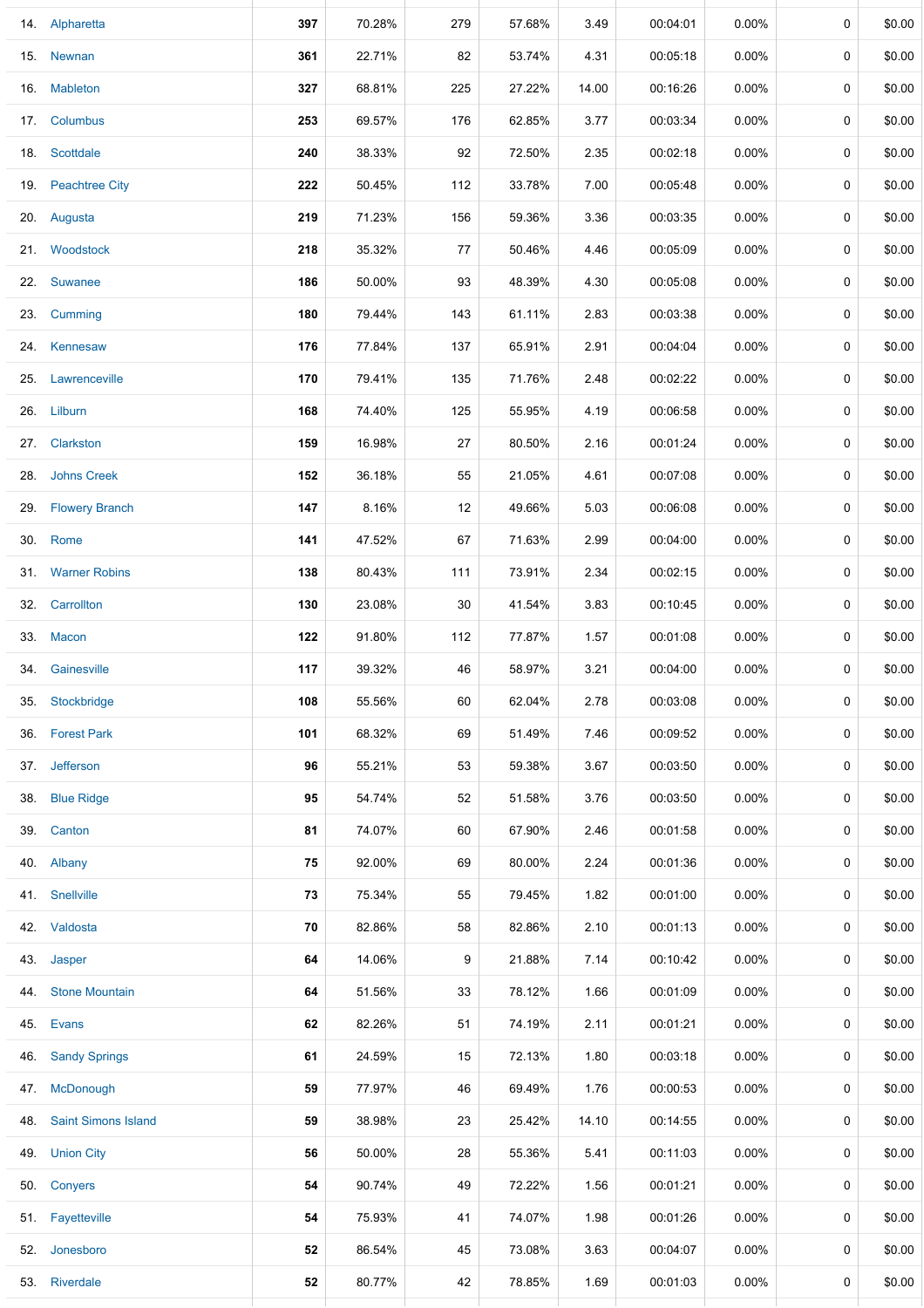| 54. | Dahlonega             | 49 | 95.92%  | 47 | 81.63% | 1.53   | 00:02:28 | 0.00%    | 0           | \$0.00 |
|-----|-----------------------|----|---------|----|--------|--------|----------|----------|-------------|--------|
| 55. | <b>Dalton</b>         | 48 | 93.75%  | 45 | 89.58% | 1.58   | 00:00:45 | $0.00\%$ | 0           | \$0.00 |
| 56. | <b>Madison</b>        | 44 | 22.73%  | 10 | 43.18% | 4.11   | 00:10:54 | $0.00\%$ | 0           | \$0.00 |
|     | 57. Tyrone            | 43 | 60.47%  | 26 | 58.14% | 4.51   | 00:03:31 | $0.00\%$ | 0           | \$0.00 |
| 58. | Dunwoody              | 39 | 56.41%  | 22 | 66.67% | 3.03   | 00:05:56 | $0.00\%$ | 0           | \$0.00 |
| 59. | (not set)             | 38 | 71.05%  | 27 | 81.58% | 1.79   | 00:02:11 | $0.00\%$ | 0           | \$0.00 |
| 60. | Statesboro            | 38 | 97.37%  | 37 | 84.21% | 2.11   | 00:00:49 | $0.00\%$ | 0           | \$0.00 |
|     | 61. Redan             | 37 | 89.19%  | 33 | 70.27% | 2.57   | 00:03:42 | $0.00\%$ | 0           | \$0.00 |
| 62. | <b>Brunswick</b>      | 36 | 72.22%  | 26 | 63.89% | 2.06   | 00:01:36 | 0.00%    | $\mathbf 0$ | \$0.00 |
| 63. | <b>Buford</b>         | 36 | 80.56%  | 29 | 69.44% | 2.69   | 00:02:40 | 0.00%    | 0           | \$0.00 |
| 64. | Cartersville          | 36 | 80.56%  | 29 | 80.56% | 1.33   | 00:00:30 | $0.00\%$ | $\mathbf 0$ | \$0.00 |
| 65. | <b>Richmond Hill</b>  | 35 | 77.14%  | 27 | 60.00% | 4.23   | 00:01:48 | $0.00\%$ | 0           | \$0.00 |
| 66. | <b>Dacula</b>         | 34 | 76.47%  | 26 | 70.59% | 2.82   | 00:04:03 | $0.00\%$ | 0           | \$0.00 |
|     | 67. Winder            | 34 | 94.12%  | 32 | 70.59% | 1.91   | 00:01:52 | $0.00\%$ | 0           | \$0.00 |
|     | 68. Waycross          | 32 | 68.75%  | 22 | 56.25% | 3.31   | 00:03:00 | $0.00\%$ | 0           | \$0.00 |
|     | 69. Ellijay           | 31 | 70.97%  | 22 | 58.06% | 5.10   | 00:07:53 | $0.00\%$ | 0           | \$0.00 |
| 70. | Loganville            | 31 | 67.74%  | 21 | 51.61% | 2.35   | 00:02:07 | $0.00\%$ | 0           | \$0.00 |
| 71. | <b>Powder Springs</b> | 31 | 74.19%  | 23 | 61.29% | 2.77   | 00:02:52 | $0.00\%$ | 0           | \$0.00 |
|     | 72. Avondale Estates  | 30 | 76.67%  | 23 | 70.00% | 3.60   | 00:05:34 | $0.00\%$ | 0           | \$0.00 |
|     | 73. Fort Stewart      | 30 | 56.67%  | 17 | 40.00% | 5.70   | 00:05:31 | $0.00\%$ | 0           | \$0.00 |
|     | 74. Lithonia          | 30 | 83.33%  | 25 | 80.00% | 1.40   | 00:01:07 | $0.00\%$ | 0           | \$0.00 |
|     | 75. Morrow            | 30 | 86.67%  | 26 | 83.33% | 3.07   | 00:01:17 | $0.00\%$ | 0           | \$0.00 |
|     | 76. Grayson           | 27 | 88.89%  | 24 | 92.59% | 1.15   | 00:00:13 | 0.00%    | 0           | \$0.00 |
|     | 77. Milledgeville     | 26 | 92.31%  | 24 | 76.92% | 2.62   | 00:02:30 | 0.00%    | 0           | \$0.00 |
| 78. | <b>Brookhaven</b>     | 26 | 50.00%  | 13 | 46.15% | 4.35   | 00:09:19 | 0.00%    | 0           | \$0.00 |
|     | 79. Commerce          | 25 | 56.00%  | 14 | 52.00% | 6.24   | 00:07:29 | $0.00\%$ | 0           | \$0.00 |
|     | 80. Covington         | 25 | 88.00%  | 22 | 60.00% | 2.20   | 00:04:31 | $0.00\%$ | 0           | \$0.00 |
|     | 81. Hiram             | 25 | 100.00% | 25 | 76.00% | 1.48   | 00:00:23 | $0.00\%$ | 0           | \$0.00 |
| 82. | Cordele               | 24 | 83.33%  | 20 | 16.67% | 231.54 | 04:20:11 | 0.00%    | 0           | \$0.00 |
|     | 83. Tifton            | 24 | 95.83%  | 23 | 83.33% | 1.71   | 00:00:49 | $0.00\%$ | 0           | \$0.00 |
|     | 84. Hinesville        | 23 | 91.30%  | 21 | 69.57% | 2.17   | 00:02:11 | $0.00\%$ | 0           | \$0.00 |
|     | 85. Pooler            | 23 | 86.96%  | 20 | 65.22% | 2.26   | 00:04:02 | $0.00\%$ | 0           | \$0.00 |
| 86. | <b>North Decatur</b>  | 22 | 50.00%  | 11 | 45.45% | 4.91   | 00:07:01 | $0.00\%$ | 0           | \$0.00 |
|     | 87. Dallas            | 21 | 100.00% | 21 | 76.19% | 1.81   | 00:00:52 | $0.00\%$ | 0           | \$0.00 |
|     | 88. Acworth           | 20 | 90.00%  | 18 | 65.00% | 1.90   | 00:01:11 | 0.00%    | 0           | \$0.00 |
|     | 89. Griffin           | 20 | 90.00%  | 18 | 75.00% | 1.30   | 00:01:38 | $0.00\%$ | 0           | \$0.00 |
| 90. | Cleveland             | 19 | 89.47%  | 17 | 73.68% | 3.63   | 00:02:17 | $0.00\%$ | 0           | \$0.00 |
|     | 91. DeKalb            | 19 | 57.89%  | 11 | 84.21% | 1.42   | 00:01:11 | $0.00\%$ | 0           | \$0.00 |
| 92. | Jesup                 | 18 | 44.44%  | 8  | 55.56% | 1.94   | 00:00:42 | 0.00%    | 0           | \$0.00 |
|     | 93. Ringgold          | 18 | 100.00% | 18 | 83.33% | 1.22   | 00:00:20 | $0.00\%$ | 0           | \$0.00 |
|     | 94. LaGrange          | 17 | 94.12%  | 16 | 88.24% | 1.12   | 00:00:22 | $0.00\%$ | 0           | \$0.00 |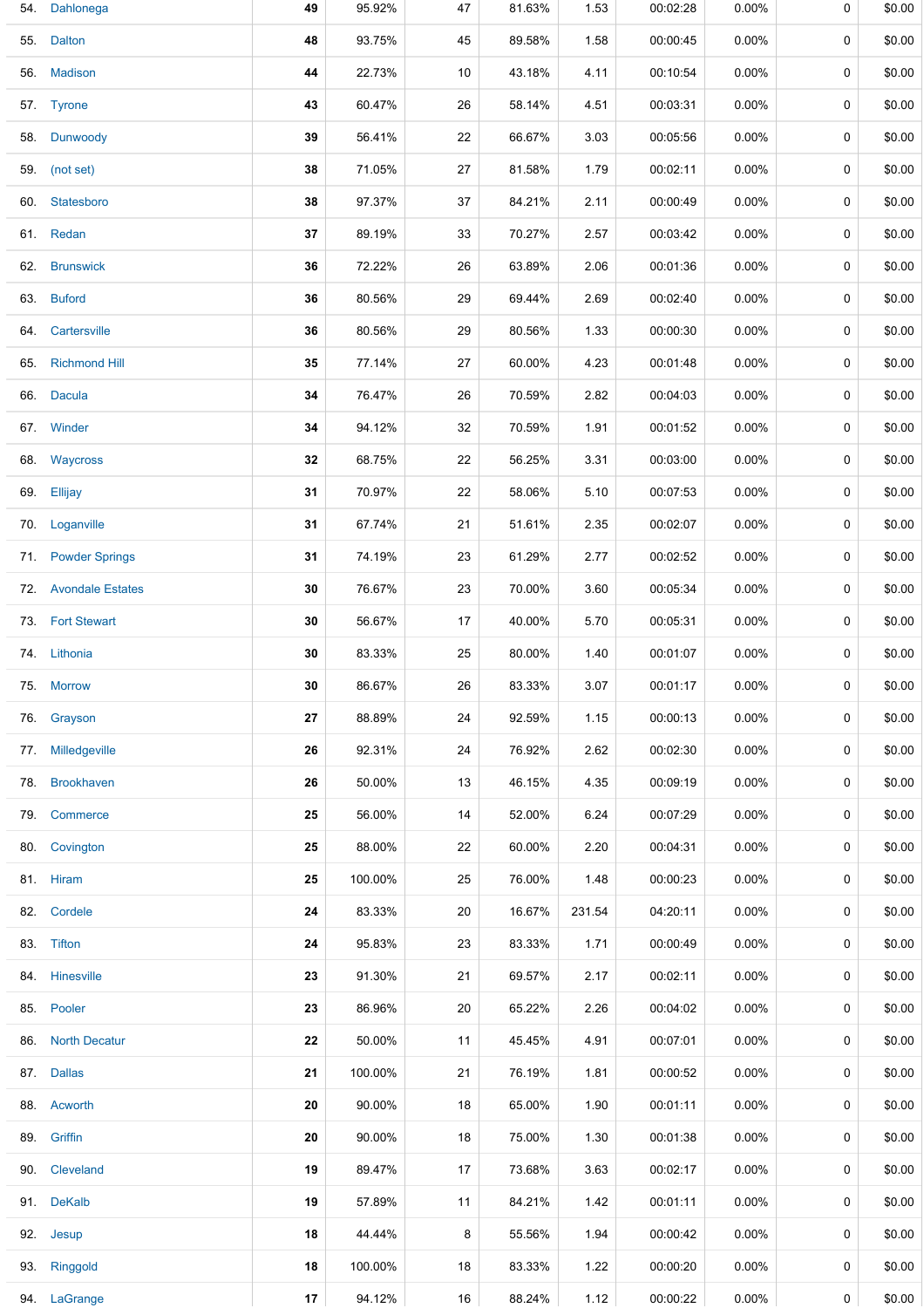|      | 95. Sylvania         | 17             | 11.76%  | $\overline{c}$ | 35.29%   | 4.00  | 00:03:08 | 0.00%    | 0           | \$0.00 |
|------|----------------------|----------------|---------|----------------|----------|-------|----------|----------|-------------|--------|
|      | 96. Demorest         | 16             | 100.00% | 16             | 75.00%   | 3.38  | 00:02:44 | $0.00\%$ | 0           | \$0.00 |
|      | 97. Monroe           | 16             | 93.75%  | 15             | 87.50%   | 1.62  | 00:03:11 | $0.00\%$ | $\mathbf 0$ | \$0.00 |
|      | 98. Calhoun          | 14             | 71.43%  | 10             | 85.71%   | 2.21  | 00:01:11 | $0.00\%$ | 0           | \$0.00 |
|      | 99. Dawsonville      | 14             | 85.71%  | 12             | 78.57%   | 3.64  | 00:01:28 | $0.00\%$ | 0           | \$0.00 |
|      | 100. Douglas         | 14             | 71.43%  | 10             | 85.71%   | 1.29  | 00:00:19 | $0.00\%$ | 0           | \$0.00 |
|      | 101. Perry           | 14             | 92.86%  | 13             | 71.43%   | 1.43  | 00:02:10 | $0.00\%$ | 0           | \$0.00 |
|      | 102. Cedartown       | 13             | 84.62%  | 11             | 76.92%   | 2.46  | 00:01:30 | $0.00\%$ | 0           | \$0.00 |
|      | 103. Conley          | 13             | 69.23%  | 9              | 61.54%   | 2.54  | 00:01:09 | 0.00%    | 0           | \$0.00 |
| 104. | Rincon               | 13             | 76.92%  | 10             | 61.54%   | 1.92  | 00:02:01 | $0.00\%$ | 0           | \$0.00 |
|      | 105. Martinez        | 13             | 7.69%   | $\mathbf{1}$   | 30.77%   | 6.31  | 00:05:31 | 0.00%    | 0           | \$0.00 |
| 106. | Grovetown            | 12             | 91.67%  | 11             | 91.67%   | 1.17  | 00:00:07 | $0.00\%$ | 0           | \$0.00 |
|      | 107. Rossville       | 12             | 83.33%  | 10             | 50.00%   | 4.33  | 00:03:51 | 0.00%    | 0           | \$0.00 |
|      | 108. Toccoa          | 12             | 91.67%  | 11             | 100.00%  | 1.00  | 00:00:00 | $0.00\%$ | 0           | \$0.00 |
|      | 109. Chickamauga     | 11             | 63.64%  | $\overline{7}$ | 81.82%   | 1.36  | 00:00:43 | $0.00\%$ | 0           | \$0.00 |
|      | 110. Fort Oglethorpe | 11             | 81.82%  | 9              | 90.91%   | 1.82  | 00:00:16 | $0.00\%$ | 0           | \$0.00 |
|      | 111. Thomasville     | 11             | 100.00% | 11             | 72.73%   | 2.27  | 00:01:24 | $0.00\%$ | 0           | \$0.00 |
|      | 112. Bogart          | 10             | 60.00%  | 6              | 60.00%   | 2.90  | 00:05:42 | $0.00\%$ | 0           | \$0.00 |
|      | 113. Chatham         | 10             | 100.00% | 10             | 60.00%   | 2.10  | 00:02:22 | $0.00\%$ | 0           | \$0.00 |
|      | 114. Fairburn        | 10             | 40.00%  | 4              | 80.00%   | 3.80  | 00:08:34 | 0.00%    | 0           | \$0.00 |
|      | 115. Kingsland       | 10             | 90.00%  | 9              | 60.00%   | 1.50  | 00:01:49 | $0.00\%$ | 0           | \$0.00 |
|      | 116. Moultrie        | 10             | 60.00%  | 6              | 80.00%   | 1.40  | 00:00:19 | $0.00\%$ | 0           | \$0.00 |
|      | 117. Oakwood         | 10             | 80.00%  | 8              | 70.00%   | 1.30  | 00:00:52 | $0.00\%$ | $\mathbf 0$ | \$0.00 |
|      | 118. Villa Rica      | 10             | 60.00%  | 6              | 70.00%   | 2.50  | 00:10:47 | $0.00\%$ | 0           | \$0.00 |
|      | 119. Dublin          | 9              | 100.00% | 9              | 77.78%   | 1.44  | 00:00:41 | $0.00\%$ | 0           | \$0.00 |
|      | 120. Hazlehurst      | 9              | 22.22%  | 2              | 55.56%   | 5.78  | 00:04:56 | $0.00\%$ | 0           | \$0.00 |
|      | 121. St. Marys       | 9              | 100.00% | 9              | 66.67%   | 1.78  | 00:01:28 | $0.00\%$ | 0           | \$0.00 |
|      | 122. Hampton         | 8              | 100.00% | 8              | 100.00%  | 1.00  | 00:00:00 | $0.00\%$ | 0           | \$0.00 |
|      | 123. Vidalia         | 8              | 87.50%  | $\overline{7}$ | 100.00%  | 1.00  | 00:00:00 | $0.00\%$ | 0           | \$0.00 |
|      | 124. Druid Hills     | 8              | 100.00% | 8              | 75.00%   | 1.88  | 00:00:37 | $0.00\%$ | 0           | \$0.00 |
|      | 125. Milton          | 8              | 75.00%  | 6              | 62.50%   | 1.50  | 00:00:27 | $0.00\%$ | 0           | \$0.00 |
|      | 126. Panthersville   | 8              | 62.50%  | 5              | 50.00%   | 2.25  | 00:01:22 | $0.00\%$ | 0           | \$0.00 |
|      | 127. Darien          | 7              | 100.00% | 7              | 85.71%   | 1.57  | 00:00:03 | $0.00\%$ | 0           | \$0.00 |
|      | 128. Ellenwood       | $\overline{7}$ | 85.71%  | 6              | 100.00%  | 1.00  | 00:00:00 | $0.00\%$ | 0           | \$0.00 |
|      | 129. Hapeville       | 7              | 0.00%   | 0              | $0.00\%$ | 16.71 | 00:29:39 | $0.00\%$ | 0           | \$0.00 |
|      | 130. Adel            | 6              | 66.67%  | 4              | 50.00%   | 1.67  | 00:04:24 | $0.00\%$ | 0           | \$0.00 |
|      | 131. Americus        | 6              | 100.00% | 6              | 83.33%   | 3.00  | 00:01:13 | $0.00\%$ | 0           | \$0.00 |
|      | 132. Bremen          | 6              | 33.33%  | $\overline{2}$ | 50.00%   | 5.33  | 00:01:17 | $0.00\%$ | 0           | \$0.00 |
|      | 133. Eastman         | 6              | 50.00%  | 3              | 50.00%   | 1.50  | 00:01:00 | $0.00\%$ | 0           | \$0.00 |
|      | 134. Elberton        | 6              | 33.33%  | $\overline{c}$ | 16.67%   | 4.33  | 00:01:14 | $0.00\%$ | 0           | \$0.00 |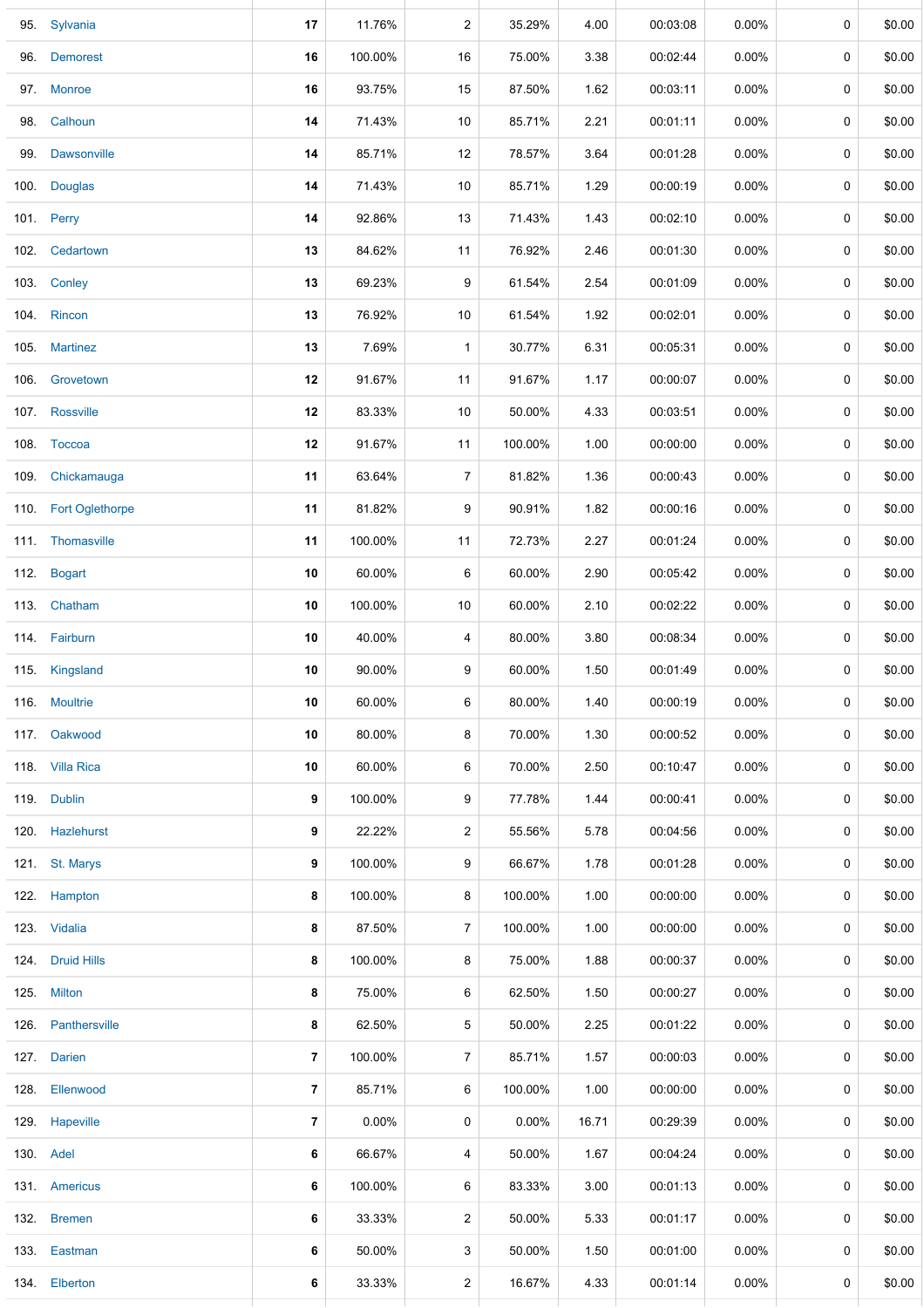|          | 135. Experiment          | 6 | 100.00% | 6              | 83.33%   | 1.67  | 00:00:10 | 0.00%    | 0           | \$0.00 |
|----------|--------------------------|---|---------|----------------|----------|-------|----------|----------|-------------|--------|
|          | 136. Hardwick            | 6 | 83.33%  | 5              | 50.00%   | 5.67  | 00:04:23 | $0.00\%$ | 0           | \$0.00 |
|          | 137. Hartwell            | 6 | 100.00% | 6              | 83.33%   | 1.67  | 00:00:24 | $0.00\%$ | 0           | \$0.00 |
|          | 138. Metter              | 6 | 100.00% | 6              | 100.00%  | 1.00  | 00:00:00 | $0.00\%$ | 0           | \$0.00 |
| 139.     | Summerville              | 6 | 16.67%  | $\mathbf{1}$   | 16.67%   | 3.17  | 00:02:45 | $0.00\%$ | 0           | \$0.00 |
|          | 140. Thomaston           | 6 | 83.33%  | 5              | 66.67%   | 2.33  | 00:02:18 | $0.00\%$ | 0           | \$0.00 |
| 141.     | <b>North Druid Hills</b> | 6 | 83.33%  | 5              | 100.00%  | 1.00  | 00:00:00 | $0.00\%$ | 0           | \$0.00 |
| 142.     | <b>Blairsville</b>       | 5 | 100.00% | 5              | $0.00\%$ | 5.40  | 00:09:34 | $0.00\%$ | 0           | \$0.00 |
| 143.     | <b>Braselton</b>         | 5 | 100.00% | 5              | 80.00%   | 2.40  | 00:02:45 | $0.00\%$ | 0           | \$0.00 |
|          | 144. Cairo               | 5 | 40.00%  | 2              | 80.00%   | 4.40  | 00:00:03 | $0.00\%$ | 0           | \$0.00 |
|          | 145. Fitzgerald          | 5 | 80.00%  | 4              | 80.00%   | 1.20  | 00:00:03 | $0.00\%$ | $\mathbf 0$ | \$0.00 |
| 146.     | Grantville               | 5 | 20.00%  | $\mathbf{1}$   | 60.00%   | 3.60  | 00:02:22 | $0.00\%$ | 0           | \$0.00 |
|          | 147. McRae               | 5 | 100.00% | 5              | 100.00%  | 1.00  | 00:00:00 | $0.00\%$ | 0           | \$0.00 |
|          | 148. Midland             | 5 | 20.00%  | $\mathbf{1}$   | 20.00%   | 5.40  | 00:05:11 | $0.00\%$ | 0           | \$0.00 |
|          | 149. Palmetto            | 5 | 80.00%  | 4              | 40.00%   | 2.40  | 00:02:29 | $0.00\%$ | 0           | \$0.00 |
|          | 150. Pine Lake           | 5 | 100.00% | 5              | 100.00%  | 1.00  | 00:00:00 | $0.00\%$ | 0           | \$0.00 |
|          | 151. Barnesville         | 4 | 75.00%  | 3              | 100.00%  | 1.00  | 00:00:00 | $0.00\%$ | 0           | \$0.00 |
| 152.     | <b>Blackshear</b>        | 4 | 100.00% | 4              | 100.00%  | 1.00  | 00:00:00 | $0.00\%$ | 0           | \$0.00 |
|          | 153. Clermont            | 4 | 100.00% | 4              | 50.00%   | 18.00 | 00:18:12 | 0.00%    | 0           | \$0.00 |
|          | 154. Fort Benning        | 4 | 100.00% | 4              | 75.00%   | 1.25  | 00:00:36 | $0.00\%$ | 0           | \$0.00 |
| 155.     | Glennville               | 4 | 100.00% | 4              | 50.00%   | 2.25  | 00:00:25 | $0.00\%$ | 0           | \$0.00 |
|          | 156. Greensboro          | 4 | 50.00%  | 2              | 50.00%   | 5.00  | 00:12:17 | $0.00\%$ | 0           | \$0.00 |
|          | 157. Hahira              | 4 | 100.00% | 4              | 100.00%  | 1.00  | 00:00:00 | $0.00\%$ | 0           | \$0.00 |
|          | 158. LaFayette           | 4 | 25.00%  | $\mathbf{1}$   | $0.00\%$ | 2.75  | 00:03:13 | $0.00\%$ | 0           | \$0.00 |
|          | 159. Lookout Mountain    | 4 | 100.00% | 4              | 100.00%  | 1.00  | 00:00:00 | $0.00\%$ | 0           | \$0.00 |
|          | 160. Nashville           | 4 | 100.00% | 4              | 50.00%   | 7.50  | 00:05:26 | $0.00\%$ | 0           | \$0.00 |
|          | 161. Pelham              | 4 | 75.00%  | 3              | 50.00%   | 2.50  | 00:05:25 | $0.00\%$ | 0           | \$0.00 |
| 162. Rex |                          | 4 | 100.00% | 4              | 50.00%   | 2.25  | 00:00:20 | $0.00\%$ | 0           | \$0.00 |
|          | 163. Roberta             | 4 | 75.00%  | 3              | 50.00%   | 8.25  | 00:18:28 | $0.00\%$ | 0           | \$0.00 |
|          | 164. Tallapoosa          | 4 | 50.00%  | 2              | 100.00%  | 1.00  | 00:00:00 | $0.00\%$ | 0           | \$0.00 |
|          | 165. Auburn              | 3 | 66.67%  | $\overline{2}$ | 66.67%   | 2.33  | 00:00:12 | $0.00\%$ | 0           | \$0.00 |
|          | 166. Austell             | 3 | 100.00% | 3              | 66.67%   | 1.33  | 00:00:10 | $0.00\%$ | 0           | \$0.00 |
|          | 167. Baxley              | 3 | 100.00% | 3              | 33.33%   | 1.67  | 00:00:58 | $0.00\%$ | 0           | \$0.00 |
|          | 168. Cochran             | 3 | 100.00% | 3              | 100.00%  | 1.00  | 00:00:00 | $0.00\%$ | 0           | \$0.00 |
|          | 169. Eatonton            | 3 | 100.00% | 3              | 66.67%   | 1.33  | 00:00:05 | $0.00\%$ | 0           | \$0.00 |
|          | 170. Fort Valley         | 3 | 100.00% | 3              | 100.00%  | 1.00  | 00:00:00 | $0.00\%$ | 0           | \$0.00 |
|          | 171. Hiawassee           | 3 | 100.00% | 3              | 100.00%  | 1.00  | 00:00:00 | $0.00\%$ | 0           | \$0.00 |
|          | 172. Meansville          | 3 | 66.67%  | 2              | 100.00%  | 1.00  | 00:00:00 | $0.00\%$ | 0           | \$0.00 |
|          | 173. Screven             | 3 | 100.00% | 3              | 66.67%   | 2.00  | 00:00:57 | $0.00\%$ | 0           | \$0.00 |
|          | 174. Statham             | 3 | 100.00% | 3              | 100.00%  | 1.00  | 00:00:00 | $0.00\%$ | 0           | \$0.00 |
|          | 175. Swainsboro          | 3 | 100.00% | 3              | 66.67%   | 1.33  | 00:00:13 | $0.00\%$ | 0           | \$0.00 |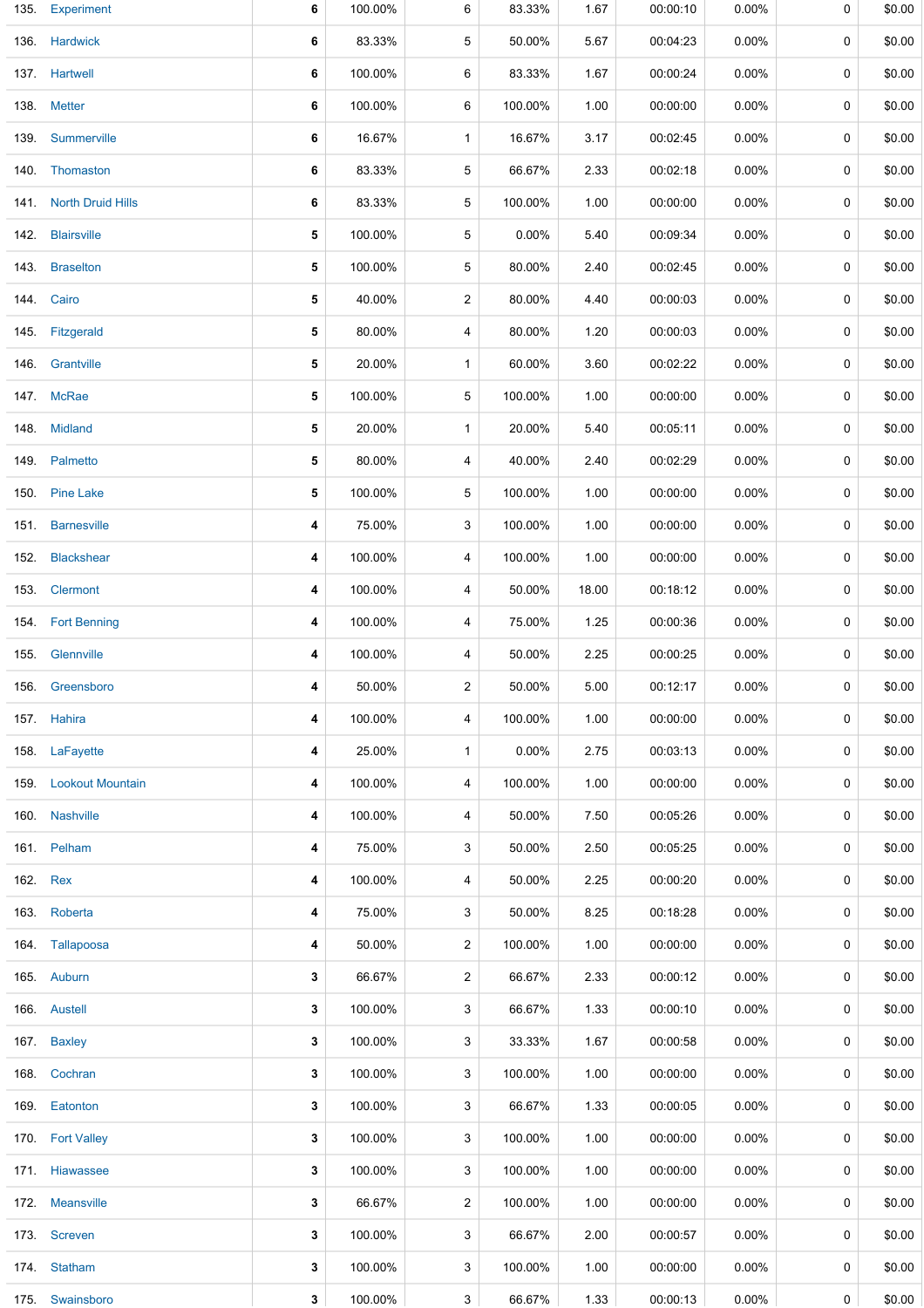| 176. Trenton<br>177. Winston | 3<br>3       | 100.00%<br>66.67% | 3              | 66.67%   | 1.67<br>1.00 | 00:01:29 | 0.00%    | 0           | \$0.00 |
|------------------------------|--------------|-------------------|----------------|----------|--------------|----------|----------|-------------|--------|
|                              |              |                   |                |          |              |          |          |             |        |
|                              |              |                   | $\overline{2}$ | 100.00%  |              | 00:00:00 | 0.00%    | 0           | \$0.00 |
| 178. Candler-McAfee          | 3            | 33.33%            | $\mathbf{1}$   | 100.00%  | 1.00         | 00:00:00 | 0.00%    | 0           | \$0.00 |
| 179. Chamblee                | 3            | 100.00%           | 3              | 100.00%  | 1.00         | 00:00:00 | $0.00\%$ | 0           | \$0.00 |
| 180. East Point              | 3            | 100.00%           | 3              | 100.00%  | 1.00         | 00:00:00 | 0.00%    | 0           | \$0.00 |
| 181. Vinings                 | 3            | 100.00%           | 3              | 100.00%  | 1.00         | 00:00:00 | $0.00\%$ | 0           | \$0.00 |
| 182. Adairsville             | 2            | 100.00%           | $\overline{2}$ | 50.00%   | 4.50         | 00:23:21 | 0.00%    | 0           | \$0.00 |
| <b>Bainbridge</b>            | $\mathbf{2}$ | 100.00%           | $\overline{2}$ | 50.00%   | 3.00         | 00:01:46 | $0.00\%$ | 0           | \$0.00 |
| <b>Bolingbroke</b><br>184.   | 2            | 50.00%            | $\mathbf{1}$   | 50.00%   | 1.50         | 00:00:46 | $0.00\%$ | 0           | \$0.00 |
| 185. Cusseta                 | 2            | 100.00%           | $\overline{2}$ | 50.00%   | 3.50         | 00:02:03 | $0.00\%$ | 0           | \$0.00 |
| 186. East Ellijay            | 2            | 100.00%           | $\overline{c}$ | 100.00%  | 1.00         | 00:00:00 | $0.00\%$ | 0           | \$0.00 |
| 187. Guyton                  | 2            | 100.00%           | $\overline{c}$ | 100.00%  | 1.00         | 00:00:00 | $0.00\%$ | 0           | \$0.00 |
| 188. Harlem                  | 2            | 100.00%           | $\overline{c}$ | 100.00%  | 1.00         | 00:00:00 | $0.00\%$ | 0           | \$0.00 |
| 189. Hawkinsville            | 2            | 100.00%           | $\overline{2}$ | 50.00%   | 1.50         | 00:00:14 | $0.00\%$ | 0           | \$0.00 |
| Jackson<br>190.              | 2            | 50.00%            | $\mathbf{1}$   | 50.00%   | 1.50         | 00:00:01 | $0.00\%$ | 0           | \$0.00 |
| 191. Kingston                | 2            | 100.00%           | $\overline{2}$ | 100.00%  | 1.00         | 00:00:00 | 0.00%    | 0           | \$0.00 |
| 192. Lenox                   | 2            | 50.00%            | $\mathbf{1}$   | 100.00%  | 1.00         | 00:00:00 | $0.00\%$ | 0           | \$0.00 |
| 193. Nahunta                 | 2            | 100.00%           | $\overline{2}$ | 100.00%  | 1.00         | 00:00:00 | 0.00%    | 0           | \$0.00 |
| 194. Pembroke                | $\mathbf{2}$ | 100.00%           | $\overline{c}$ | 100.00%  | 1.00         | 00:00:00 | $0.00\%$ | 0           | \$0.00 |
| 195. Reidsville              | 2            | 50.00%            | $\mathbf{1}$   | 50.00%   | 2.50         | 00:15:25 | $0.00\%$ | $\mathbf 0$ | \$0.00 |
| Sandersville                 | 2            | 100.00%           | $\overline{2}$ | 100.00%  | 1.00         | 00:00:00 | $0.00\%$ | 0           | \$0.00 |
| 197. Sardis                  | 2            | 50.00%            | $\mathbf{1}$   | 0.00%    | 5.00         | 00:00:58 | 0.00%    | 0           | \$0.00 |
| 198. Senoia                  | 2            | 50.00%            | $\mathbf{1}$   | 100.00%  | 1.00         | 00:00:00 | $0.00\%$ | 0           | \$0.00 |
| 199. Tybee Island            | 2            | 100.00%           | 2              | 100.00%  | 1.00         | 00:00:00 | $0.00\%$ | 0           | \$0.00 |
| 200. Waleska                 | 2            | 100.00%           | $\overline{c}$ | 100.00%  | 1.00         | 00:00:00 | $0.00\%$ | 0           | \$0.00 |
| 201. Watkinsville            | 2            | 100.00%           | 2              | 100.00%  | 1.00         | 00:00:00 | $0.00\%$ | 0           | \$0.00 |
| Waynesboro<br>202.           | 2            | 100.00%           | $\overline{c}$ | 100.00%  | 1.00         | 00:00:00 | $0.00\%$ | 0           | \$0.00 |
| 203. Young Harris            | 2            | 100.00%           | 2              | 50.00%   | 6.50         | 00:00:58 | $0.00\%$ | 0           | \$0.00 |
| 204. Alma                    | 1            | 100.00%           | $\mathbf{1}$   | 100.00%  | 1.00         | 00:00:00 | $0.00\%$ | 0           | \$0.00 |
| <b>Ball Ground</b>           | 1            | 100.00%           | 1              | 100.00%  | 1.00         | 00:00:00 | $0.00\%$ | 0           | \$0.00 |
| <b>Buena Vista</b>           | 1            | 100.00%           | $\mathbf{1}$   | 100.00%  | 1.00         | 00:00:00 | $0.00\%$ | 0           | \$0.00 |
| 207. Butler                  | 1            | 100.00%           | $\mathbf{1}$   | 100.00%  | 1.00         | 00:00:00 | $0.00\%$ | 0           | \$0.00 |
| <b>Byron</b>                 | 1            | 100.00%           | $\mathbf{1}$   | 100.00%  | 1.00         | 00:00:00 | $0.00\%$ | 0           | \$0.00 |
| 209 Cave Spring              | 1            | 100.00%           | 1              | $0.00\%$ | 4.00         | 00:01:45 | $0.00\%$ | 0           | \$0.00 |
| 210. Chatsworth              | 1            | 100.00%           | 1              | 100.00%  | 1.00         | 00:00:00 | 0.00%    | 0           | \$0.00 |
| 211. Clarkesville            | 1            | 100.00%           | $\mathbf{1}$   | $0.00\%$ | 4.00         | 00:31:45 | $0.00\%$ | 0           | \$0.00 |
| 212. Cornelia                | 1            | 100.00%           | $\mathbf{1}$   | 100.00%  | 1.00         | 00:00:00 | $0.00\%$ | 0           | \$0.00 |
| 213. Dawson                  | 1            | 100.00%           | 1              | 100.00%  | 1.00         | 00:00:00 | $0.00\%$ | 0           | \$0.00 |
| 214. Dexter                  | 1            | 100.00%           | 1              | $0.00\%$ | 3.00         | 00:00:13 | $0.00\%$ | 0           | \$0.00 |
| 215. Donalsonville           | 1            | 100.00%           | $\mathbf{1}$   | 100.00%  | 1.00         | 00:00:00 | $0.00\%$ | 0           | \$0.00 |
|                              |              |                   |                |          |              |          |          |             |        |